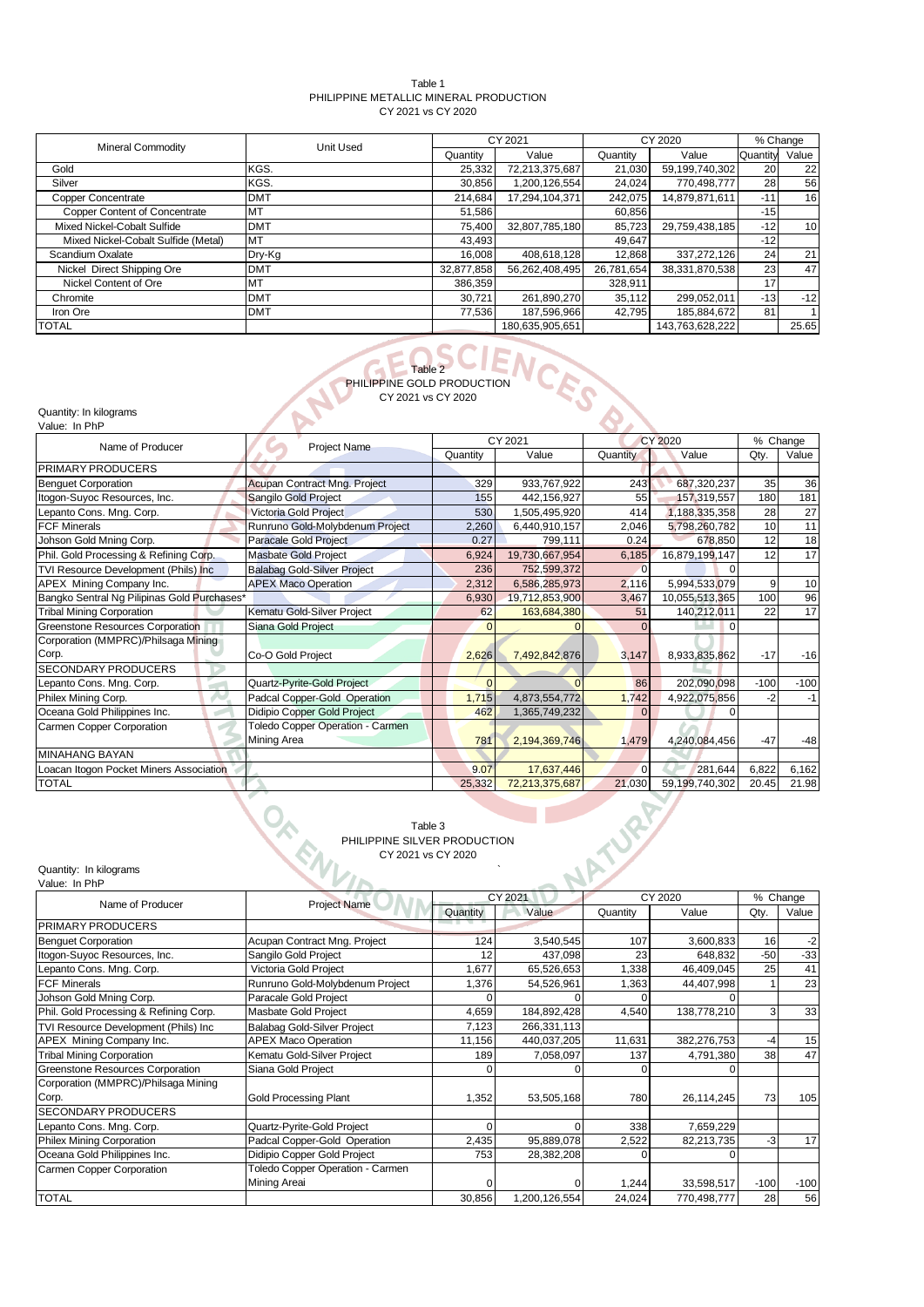### Table 4 PHILIPPINE COPPER PRODUCTION CY 2021 vs CY 2020

## Quantity: Concentrate in DMT

Copper content of concentrate in MT

| Value: In PhP |  |  |
|---------------|--|--|
|               |  |  |

| Name of Producer              | <b>Project Name</b>              |          | CY 2021        |          | CY 2020        |       | % Change |  |
|-------------------------------|----------------------------------|----------|----------------|----------|----------------|-------|----------|--|
|                               |                                  | Quantity | Value          | Quantity | Value          | Qty.  | Value    |  |
| Lepanto Cons. Mng. Corp.      | Quartz-Pyrite-Gold Project       |          |                |          |                |       |          |  |
| Concentrate                   |                                  |          |                | 2,173    | 42,246,089     |       |          |  |
| Copper content of concentrate |                                  |          |                | 316      |                |       |          |  |
| Philex Mining Corporation     | Padcal Copper-Gold Operation     |          |                |          |                |       |          |  |
| Concentrate                   |                                  | 58,680   | 5,555,276,745  | 58,100   | 3,649,578,185  |       | 52       |  |
| Copper content of concentrate |                                  | 11,883   |                | 11,964   |                | $-1$  |          |  |
| OceanaGold Philippines Inc.   | Didipio Copper Gold Project      |          |                |          |                |       |          |  |
| Concentrate                   |                                  | 10,267   | 1,138,044,580  |          | O              |       |          |  |
| Copper content of concentrate |                                  | 2,323    |                |          |                |       |          |  |
| Carmen Copper Corporation     | Toledo Copper Operations (Carmen |          |                |          |                |       |          |  |
|                               | Mng Area)                        |          |                |          |                |       |          |  |
| Concentrate                   |                                  | 145,737  | 10,600,783,046 | 181,802  | 11,188,047,337 | $-20$ | $-5$     |  |
| Copper content of concentrate |                                  | 37,380   |                | 48,576   |                | $-23$ |          |  |
| <b>TOTAL</b>                  |                                  |          |                |          |                |       |          |  |
| Concentrate                   |                                  | 214,684  | 17,294,104,371 | 242,075  | 14,879,871,611 | $-11$ | 16       |  |
| Copper content of concentrate |                                  | 51,586   |                | 60,856   |                | $-15$ |          |  |
|                               |                                  |          | 2,414,232,760  |          |                |       |          |  |

-9,270

### Table 5 PHILIPPINE CHROMITE PRODUCTION CY 2021 vs CY 2020

### Quantity: In DMT Value: In PhP

| <b>Project Name</b>              |          |             |                             | % Change    |                                            |                 |
|----------------------------------|----------|-------------|-----------------------------|-------------|--------------------------------------------|-----------------|
|                                  | Quantity | Value       | Quantity                    | Value       | Qtv                                        | Value           |
| Shangfil Chromite Mining Project |          |             |                             |             |                                            |                 |
| Homonhon Chromite Project        |          | 143.952.370 |                             |             |                                            | $-51$           |
| <b>Dinagat Chromite Project</b>  |          |             |                             |             |                                            |                 |
| Taganito HPAL Project            |          | 117.937.900 |                             |             |                                            |                 |
|                                  |          |             | 1.005                       | 2.456.681   |                                            |                 |
|                                  | 30.721   |             |                             | 299.052.011 |                                            | $-12$           |
|                                  |          |             | CY 2021<br>17.605<br>13.116 | 261.890.270 | CY 2020<br>34.108<br>296,595,330<br>35.112 | $-48$<br>$-131$ |

| Table 6 |  |  |  |
|---------|--|--|--|
|         |  |  |  |

| PHILIPPINE IRON ORE RODUCTION |                    |  |
|-------------------------------|--------------------|--|
|                               | CY 2021 vs CY 2020 |  |

# Quantity: In DMT

| Value: In PhP                                                       |                                |          |                |          |             |                 |       |
|---------------------------------------------------------------------|--------------------------------|----------|----------------|----------|-------------|-----------------|-------|
| Name of Producer                                                    | Project Name                   |          | <b>CY 2021</b> |          | CY 2020     |                 |       |
|                                                                     |                                | Quantity | Value          | Quantity | Value       | Qtv             | Value |
| Ore Asia Mining & Development Corporation Camachin Iron Ore Project |                                | 32.415   | 87.319.870     |          |             |                 |       |
| Atro Mining-Vitali Iron Inc                                         | Vitali Iron Ore Mining Project |          |                | 42.795   | 185,884,672 |                 |       |
| MacArthur Iron Projects Corp./Strongbuilt                           |                                |          |                |          |             |                 |       |
| Mining & Dev't Corp                                                 | <b>Leyte Ironsand Project</b>  | 45.121   | 100.277.096    |          |             |                 |       |
| Total                                                               |                                | 77.536   | 187,596,966    | 42.795   | 185,884,672 | 81 <sub>1</sub> |       |
|                                                                     |                                | 58       |                |          |             |                 |       |

Table 7 PHILIPPINE MIXED NICKEL-COBALT SULFIDE PRODUCTION CY 2021 vs CY 2020

42

## Quantity: Mixed Nickel-Cobalt Sulfide in DMT

Nickel Content of MNCS in MT

Value: In PhP

| Name of Producer                        | Project Name           |          | CY 2021        |          | CY 2020        |       | % Change        |
|-----------------------------------------|------------------------|----------|----------------|----------|----------------|-------|-----------------|
|                                         |                        | Quantity | Value          | Quantity | Value          | Qty.  | Value           |
| Coral Bay Nickel Corporation            | Coral Bay HPAL Project |          |                |          |                |       |                 |
| Mixed Sulfide in DMT                    |                        | 31.344   | 12,807,067,000 | 32,941   | 1,353,899,000  | -5    | 13              |
| Mixed Sulfide in MT                     |                        | 18.294   |                | 19.060   |                | -4    |                 |
| <b>Taganito HPAL Nickel Corporation</b> | Taganito HPAL Project  |          |                |          |                |       |                 |
| Mixed Sulfide in DMT                    |                        | 44,056   | 20,000,718,180 | 52,782   | 18,405,539,185 | $-17$ | 9               |
| Mixed Sulfide in MT                     |                        | 25.199   |                | 30.587   |                | $-18$ |                 |
| TOTAL                                   |                        |          |                |          |                |       |                 |
| Mixed Sulfide in DMT                    |                        | 75.400   | 32,807,785,180 | 85.723   | 29,759,438,185 | $-12$ | 10 <sup>1</sup> |
| Mixed Sulfide in MT                     |                        | 43,493   |                | 49.647   |                | $-12$ |                 |

## Table 8

PHILIPPINE SCANDIUM OXALATE PRODUCTION CY 2021 vs CY 2020

#### Quantity: Scandium Oxalate in Dry-Kg Value: In PhP

| Name of Producer                 | <b>Project Name</b>      | CY 2021  |       | CY 2020  |       | Change<br>O<br>$\sqrt{2}$ |       |
|----------------------------------|--------------------------|----------|-------|----------|-------|---------------------------|-------|
|                                  |                          | Quantity | Value | Quantitv | Value | $\bigcap_{i=1}^n$<br>wu   | Value |
| Taganito HPAL Nickel Corporation | Project<br>Taganito HPAL |          |       |          |       |                           |       |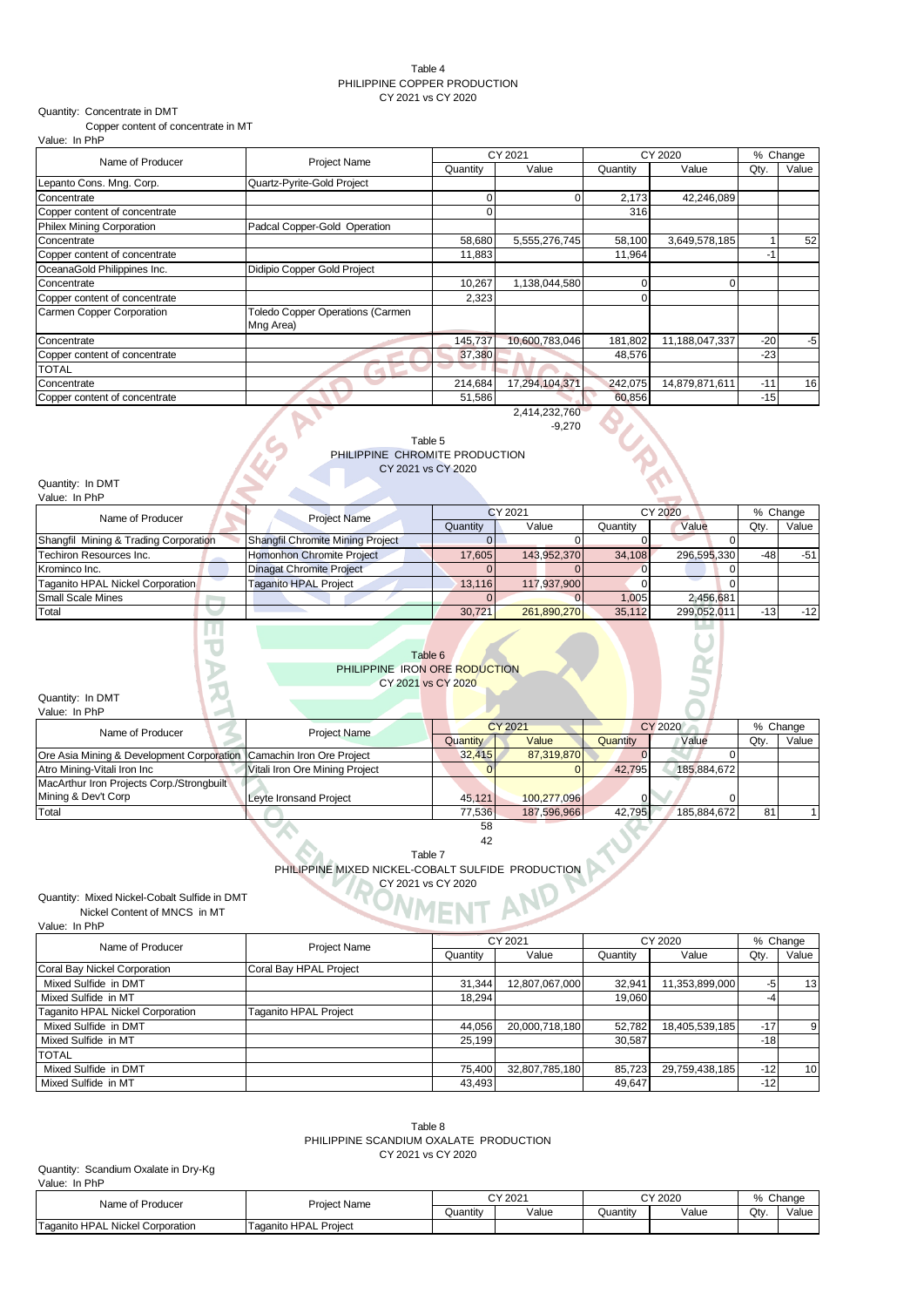| Scandium Oxalate in Drv-Kg      | 16,008 | 408.618.128      | 12.868 | 337.272.126 | 24 | $\sim$ |
|---------------------------------|--------|------------------|--------|-------------|----|--------|
| <b>TOTAL</b>                    |        |                  |        |             |    |        |
| ו Oxalate in Drv-Kα<br>Scandium | 16,008 | 408.618.<br>.128 | 12,868 | 337,272,126 | 24 | ົ      |

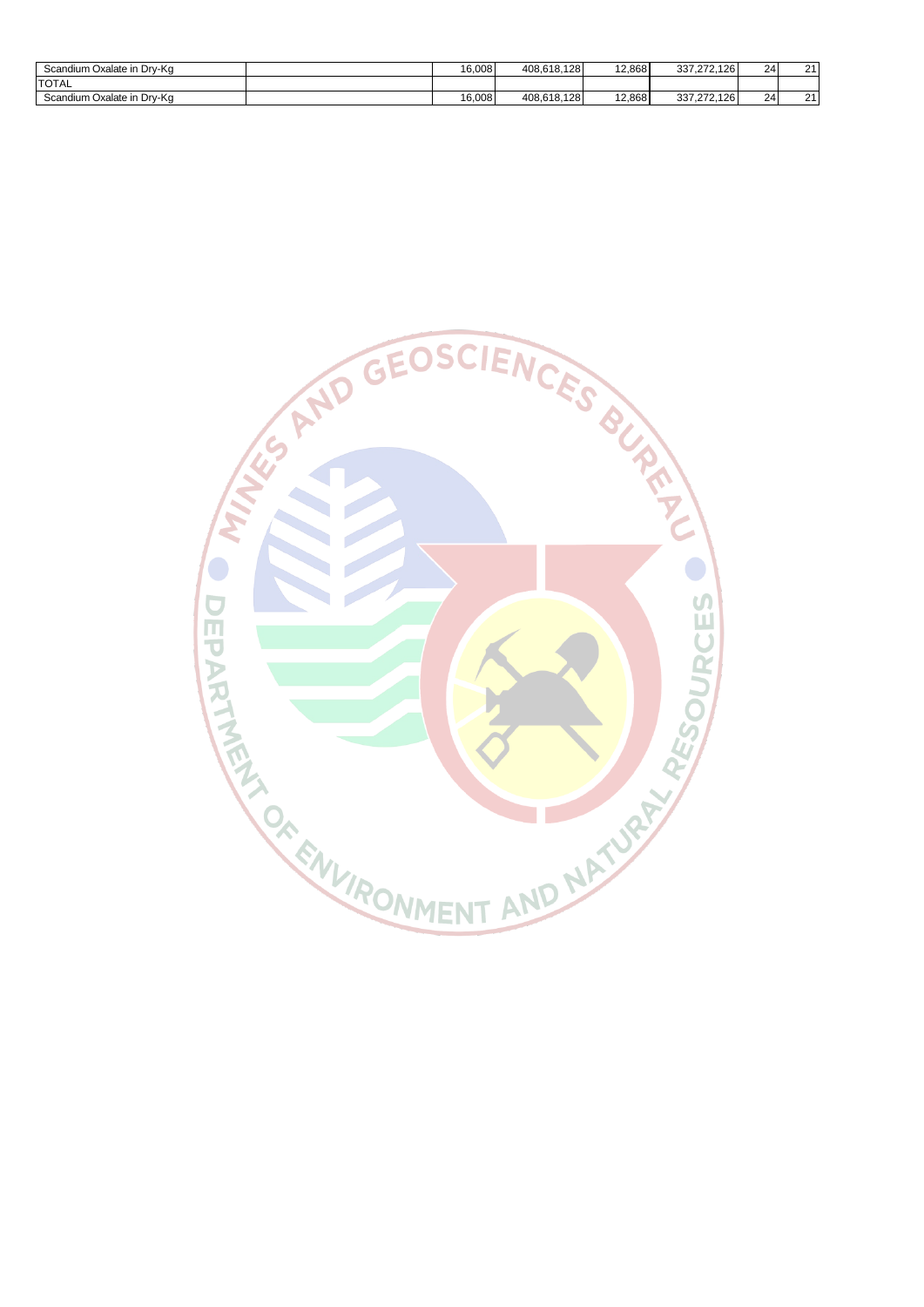### Table 9 PHILIPPINE NICKEL PRODUCTION CY 2021 vs CY 2020

Quantity: Direct Shipping Ore in DMT

 Nickel content of ore in MT Value : In PhP

|                                                                                |                                                        | CY 2021     |                | CY 2020        |               | % Change       |        |
|--------------------------------------------------------------------------------|--------------------------------------------------------|-------------|----------------|----------------|---------------|----------------|--------|
| Name of Producer                                                               | Project Name                                           | Quantity    | Value          | Quantity       | Value         | Qty.           | Value  |
| Dinapigue Mining Corporation                                                   | Isabela Nickel Mining Project                          |             |                |                |               |                |        |
| Direct Shipping Ore                                                            |                                                        | 0           | $\overline{0}$ | 0              | $\mathbf 0$   |                |        |
| Nickel content of ore                                                          |                                                        | $\mathbf 0$ |                | $\mathbf 0$    |               |                |        |
| BenguetCorp Nickel Mines Inc.                                                  | BCNMI Sta. Cruz Nickel Mng. Project                    |             |                |                |               |                |        |
| Direct Shipping Ore                                                            |                                                        | 672,991     | 1,192,034,066  | 6,808          | 11,730,016    | 9,785          | 10,062 |
| Nickel content of ore                                                          |                                                        | 9,475       |                | 94             |               | 9,975          |        |
| Eramen Minerals Inc.                                                           | Eramen Sta. Cruz Mng Project                           |             |                |                |               |                |        |
| Direct Shipping Ore                                                            |                                                        | 67,306      | 241,488,000    | 0              | $\mathbf 0$   |                |        |
| Nickel content of ore                                                          |                                                        | 1,075       |                | $\mathbf 0$    |               |                |        |
| LNI Archipelago Minerals Inc./Filipinas Mining LNL AM Sta. Cruz Mining Project |                                                        |             |                |                |               |                |        |
| Direct Shipping Ore                                                            |                                                        | 702,062     | 2,529,958,810  | 290,853        | 743,318,584   | 141            | 240    |
| Nickel content of ore                                                          |                                                        |             |                | 4,375          |               | 157            |        |
|                                                                                |                                                        | 11,256      |                |                |               |                |        |
| Zambales Diversified Metals Corporation                                        | ZDMC Sta. Cruz-Candelaria Mng. Project                 |             |                |                |               |                |        |
| Direct Shipping Ore                                                            |                                                        | 609,743     | 955,137,301    | 354,039        | 770,431,279   | 72             | 24     |
| Nickel content of ore                                                          |                                                        | 8,356       |                | 5,041          |               | 66             |        |
| Berong Mining Corp.                                                            | <b>Berong Nickel Project</b>                           |             |                |                |               |                |        |
| Direct Shipping Ore                                                            |                                                        | 603,726     | 1,046,233,470  | 719,251        | 1,208,280,979 | $-16$          | $-13$  |
| Nickel content of ore                                                          |                                                        | 8,617       |                | 9,862          |               | $-13$          |        |
| Citinickel Mines & Development Corporation                                     | <b>Toronto &amp; Pulot Nickel Projects</b>             |             |                |                |               |                |        |
| Direct Shipping Ore                                                            |                                                        | 1,237,154   | 2,375,334,798  | 507,467        | 970,440,120   | 144            | 145    |
| Nickel content of ore                                                          |                                                        | 15,304      |                | 6,818          |               | 124            |        |
| Rio Tuba Nickel Mng.                                                           | <b>Rio Tuba Nickel Project</b>                         |             |                |                |               |                |        |
| Direct Shipping Ore                                                            |                                                        | 3,474,238   | 5,681,110,000  | 4,013,295      | 4,756,869,353 | $-13$          | 19     |
| Nickel content of ore                                                          |                                                        | 41,414      |                | 46,571         |               | $-11$          |        |
| <b>Emir Mineral Resources Corporation</b>                                      | Nickel-Chromite and Associated Minerals Mining Project |             |                |                |               |                |        |
| Direct Shipping Ore                                                            |                                                        | 520,543     | 575,145,300    | 0              | 0             |                |        |
| Nickel content of ore                                                          |                                                        | 3,971       |                | $\overline{0}$ |               |                |        |
| Nickelace Inc.                                                                 | Homonhon Nickel-Iron Project                           |             |                |                |               |                |        |
| Direct Shipping Ore                                                            |                                                        | 84,633      | 63,684,886     | 0              | $\mathbf 0$   |                |        |
| Nickel content of ore                                                          |                                                        | 309         |                | $\mathbf 0$    |               |                |        |
| Agata Mining Ventures, Inc.                                                    |                                                        |             |                |                |               |                |        |
|                                                                                | Agata North Lateritic Nickel Project                   |             |                |                |               |                |        |
| Direct Shipping Ore<br>H                                                       |                                                        | 1,644,201   | 1,380,312,600  | 1,974,518      | 1,651,449,367 | $-17$          | $-16$  |
| Nickel content of ore<br><b>COLLECTION</b>                                     |                                                        | 18,562      |                | 25,028         |               | $-26$          |        |
| SR Metals, Inc.                                                                | <b>Tubay Nickel-Cobalt Project</b>                     |             |                |                |               |                |        |
| Direct Shipping Ore                                                            |                                                        | 1,824,930   | 2,012,133,522  | 1,829,984      | 1,901,460,705 | $-0$           | 6      |
| Nickel content of ore                                                          |                                                        | 19,608      |                | 23,311         |               | $-16$          |        |
| Adnama Mining Resources Incorporated                                           | Urbiztondo Nickel Project                              |             |                |                |               |                |        |
| Direct Shipping Ore                                                            |                                                        | 906,337     | 1,750,564,631  | 462,385        | 713,682,006   | 96             | 145    |
| Nickel content of ore                                                          |                                                        | 17,146      |                | 7,003          |               | 145            |        |
| Hinatuan Mng. Corp.                                                            | Tagana-an Nickel Project                               |             |                |                |               |                |        |
| Direct Shipping ore                                                            |                                                        | 552,565     | 689,371,981    | 320,175        | 420,814,003   | 73             | 64     |
| Nickel content of ore                                                          |                                                        | 5,418       |                | 3,441          |               | 57             |        |
| Platinum Group Metals Corporation                                              | Cagdianao Nickel Project                               |             |                |                |               |                |        |
| Direct Shipping Ore                                                            |                                                        | 2,804,907   | 7,135,889,903  | 2,528,162      | 5,045,502,273 | 11             | 41     |
| Nickel content of ore                                                          |                                                        | 36,990      |                | 32,848         |               | 13             |        |
| Taganito Mining Corp.                                                          | <b>Claver Nickel Project</b>                           |             |                |                |               |                |        |
| Direct Shipping Ore                                                            |                                                        | 5.500.713   | 9,159,088,035  | 5,013,011      | 7,451,199,865 | $10$           | 23     |
| Nickel content of ore                                                          |                                                        | 73,023      |                | 67,324         |               | 8              |        |
| Carrascal Nickel Corporation                                                   | Carrascal Nickel Project                               |             |                |                |               |                |        |
| Direct Shipping Ore                                                            |                                                        | 2,779,629   | 5,225,009,257  | 2,433,734      | 2,867,484,933 | 14             | 82     |
| Nickel content of ore                                                          |                                                        | 23,539      |                | 21,809         |               | 8              |        |
| CTP Construction & Mining Corp.                                                | $\mathbb{Z}$ in                                        |             |                |                |               |                |        |
|                                                                                | <b>Adlay Nickel Project</b>                            |             |                |                |               |                |        |
| Direct Shipping Ore                                                            |                                                        | 2,659,553   | 5,850,831,984  | 2,236,564      | 3,916,372,998 | 19             | 49     |
| Nickel content of ore                                                          |                                                        | 26,133      |                | 20,638         |               | 27             |        |
| CTP Construction & Mining Corp.                                                | Dahican Nickel Project                                 |             |                |                |               |                |        |
| Direct Shipping Ore                                                            |                                                        | 550,365     | 1,232,154,740  | 716,909        | 1,269,062,011 | -23            | $-3$   |
| Nickel content of ore                                                          |                                                        | 5,195       |                | 5,834          |               | $-11$          |        |
| Marcventures Mining & Development Corp.                                        | Cantilan Nickel Project                                |             |                |                |               |                |        |
| Direct Shipping Ore                                                            |                                                        | 1,073,587   | 1,980,328,705  | 1,027,405      | 1,658,880,078 | $\overline{4}$ | 19     |
| Nickel content of ore                                                          |                                                        | 12,532      |                | 15,235         |               | $-18$          |        |
| AAM-PHIL Natural Resources Exploration & Dinagat Chromite/Nickel Project       |                                                        |             |                |                |               |                |        |
| Direct Shipping Ore                                                            |                                                        | 0           | $\mathbf 0$    | 0              | $\mathbf 0$   |                |        |
| Nickel content of ore                                                          |                                                        | $\mathbf 0$ |                | 0              |               |                |        |
| Cagdianao Mining Corp.                                                         | Cagdianao Nickel Project                               |             |                |                |               |                |        |
| Direct Shipping Ore                                                            |                                                        | 2,395,652   | 3,121,977,052  | 1,959,039      | 2,457,338,054 | 22             | 27     |
| Nickel content of ore                                                          |                                                        | 34,738      |                | 28,461         |               | 22             |        |
| Century Peak Corporation                                                       | Casiguran Nickel Project                               |             |                |                |               |                |        |
| Direct Shipping Ore                                                            |                                                        |             | $\mathbf 0$    | 0              | $\mathbf 0$   |                |        |
|                                                                                |                                                        | 0           |                | $\mathbf 0$    |               |                |        |
| Nickel content of ore                                                          |                                                        | $\mathbf 0$ |                |                |               |                |        |
| Century Peak Corporation                                                       | Esperanza Nickel Project                               |             |                |                |               |                |        |
| Direct Shipping Ore                                                            |                                                        | 1,955,843   | 1,723,013,937  | 134,652        | 158,279,961   | 1,353          | 989    |
| Nickel content of ore                                                          |                                                        | 10,403      |                | 1,990          |               | 423            |        |